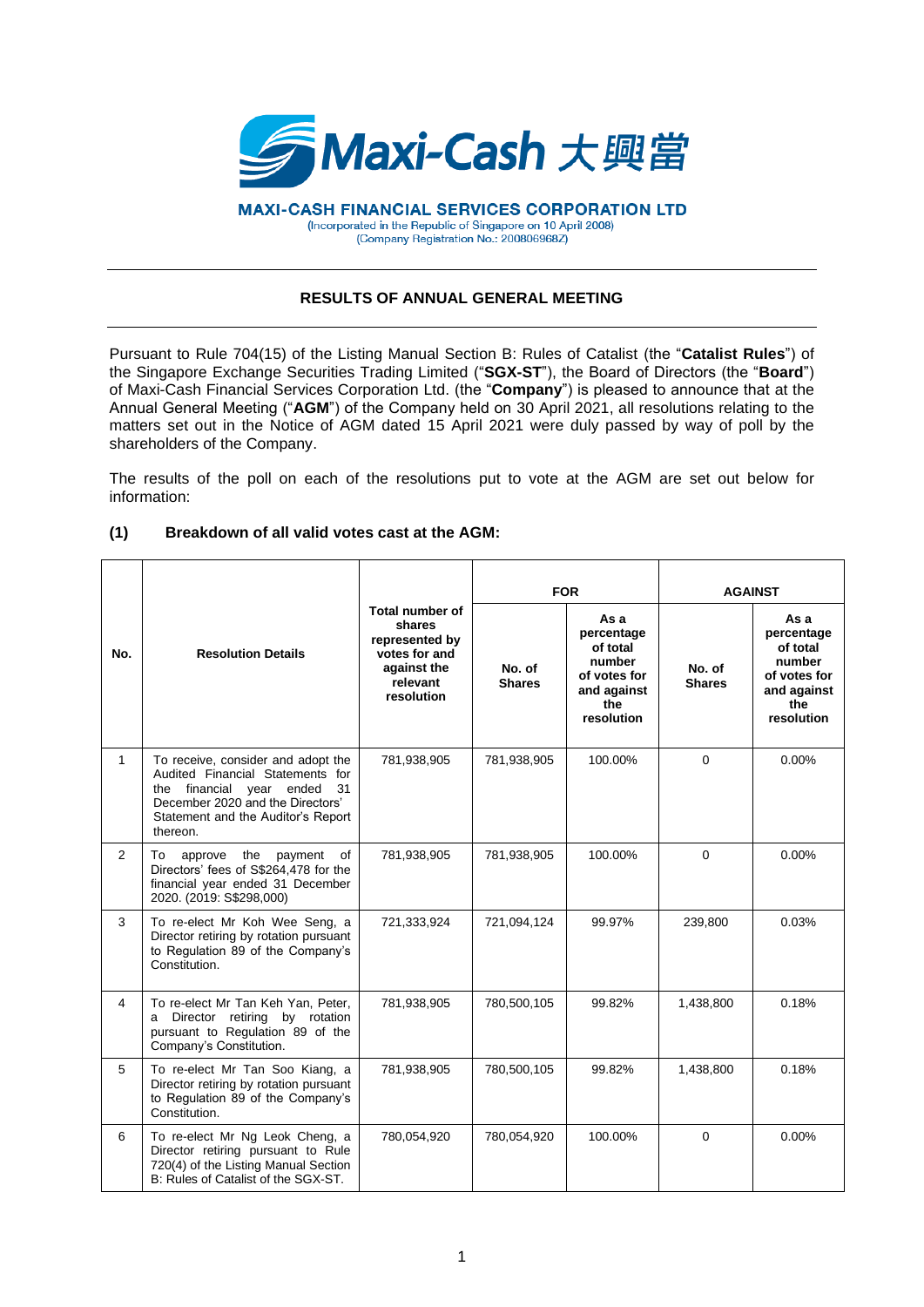| No.            | <b>Resolution Details</b>                                                                                                                                                                                                                                                                                                                                                                                                                                                 | <b>Total number of</b><br>shares<br>represented by<br>votes for and<br>against the<br>relevant<br>resolution | <b>FOR</b>              |                                                                                              | <b>AGAINST</b>          |                                                                                              |
|----------------|---------------------------------------------------------------------------------------------------------------------------------------------------------------------------------------------------------------------------------------------------------------------------------------------------------------------------------------------------------------------------------------------------------------------------------------------------------------------------|--------------------------------------------------------------------------------------------------------------|-------------------------|----------------------------------------------------------------------------------------------|-------------------------|----------------------------------------------------------------------------------------------|
|                |                                                                                                                                                                                                                                                                                                                                                                                                                                                                           |                                                                                                              | No. of<br><b>Shares</b> | As a<br>percentage<br>of total<br>number<br>of votes for<br>and against<br>the<br>resolution | No. of<br><b>Shares</b> | As a<br>percentage<br>of total<br>number<br>of votes for<br>and against<br>the<br>resolution |
| $\overline{7}$ | To re-appoint Messrs Ernst &<br>Young LLP as Auditors of the<br>Company and to authorise the<br>Directors to fix their remuneration.                                                                                                                                                                                                                                                                                                                                      | 781,938,905                                                                                                  | 781,938,905             | 100.00%                                                                                      | $\mathbf 0$             | 0.00%                                                                                        |
| 8              | That contingent upon the passing of<br>Resolution 4 above, to approve the<br>continued appointment of Mr Tan<br>Keh Yan, Peter as an Independent<br>Director in accordance with Rule<br>$406(3)(d)(iii)^1$ of the Catalist Rules.                                                                                                                                                                                                                                         | 781,938,905                                                                                                  | 780,500,105             | 99.82%                                                                                       | 1,438,800               | 0.18%                                                                                        |
| 9              | That contingent upon the passing of<br>Resolutions 4 and 8 above, by<br>(excluding<br>shareholders<br>the<br>Directors and the Chief Executive<br>Officer of the Company, and the<br>respective<br>associates<br>of such<br>Directors<br>and<br>Chief<br>Executive<br>Officer), to approve the continued<br>appointment of Mr Tan Keh Yan,<br>Peter as an Independent Director in<br>accordance with Rule $406(3)(d)(iii)^1$<br>of the Catalist Rules.                    | 10,906,334                                                                                                   | 9,467,534               | 86.81%                                                                                       | 1,438,800               | 13.19%                                                                                       |
| 10             | To<br>the<br>continued<br>approve<br>appointment of Mr Lee Sai Sing as<br>Independent<br>Director<br>an<br>in.<br>accordance with Rule $406(3)(d)(iii)^1$<br>of the Catalist Rules.                                                                                                                                                                                                                                                                                       | 781,938,905                                                                                                  | 781,938,905             | 100.00%                                                                                      | 0                       | 0.00%                                                                                        |
| 11             | That contingent upon the passing of<br>Resolution<br>10<br>above,<br>by<br>(excluding<br>shareholders<br>the<br>Directors and the Chief Executive<br>Officer of the Company, and the<br>respective associates<br>of such<br><b>Directors</b><br>Chief<br>and<br>Executive<br>Officer), to approve the continued<br>appointment of Mr Lee Sai Sing as<br>Independent<br>Director<br>an<br>in<br>accordance with Rule 406(3)(d)(iii) <sup>1</sup><br>of the Catalist Rules. | 10,906,334                                                                                                   | 10,906,334              | 100.00%                                                                                      | $\mathbf 0$             | 0.00%                                                                                        |
| 12             | To grant the Directors the authority<br>to issue shares.                                                                                                                                                                                                                                                                                                                                                                                                                  | 781,938,905                                                                                                  | 780,260,305             | 99.79%                                                                                       | 1,678,600               | 0.21%                                                                                        |
| 13             | To grant the Directors the authority<br>to issue shares under the Maxi-<br>Cash Performance Share Plan.                                                                                                                                                                                                                                                                                                                                                                   | 687,650,389                                                                                                  | 685,971,789             | 99.76%                                                                                       | 1,678,600               | 0.24%                                                                                        |
| 14             | To grant the Directors the authority<br>to issue shares under the Maxi-<br>Cash<br>Financial<br>Services<br>Corporation Ltd Scrip<br>Dividend<br>Scheme.                                                                                                                                                                                                                                                                                                                  | 781,938,905                                                                                                  | 781,938,905             | 100.00%                                                                                      | 0                       | 0.00%                                                                                        |
| 15             | To approve the proposed renewal of<br>the Share Purchase Mandate.                                                                                                                                                                                                                                                                                                                                                                                                         | 781,938,905                                                                                                  | 781,938,905             | 100.00%                                                                                      | 0                       | 0.00%                                                                                        |

**<sup>1</sup>** Rule 406(3)(d)(iii) of the Listing Manual Section B: Rules of Catalist will come into effect on 1 January 2022.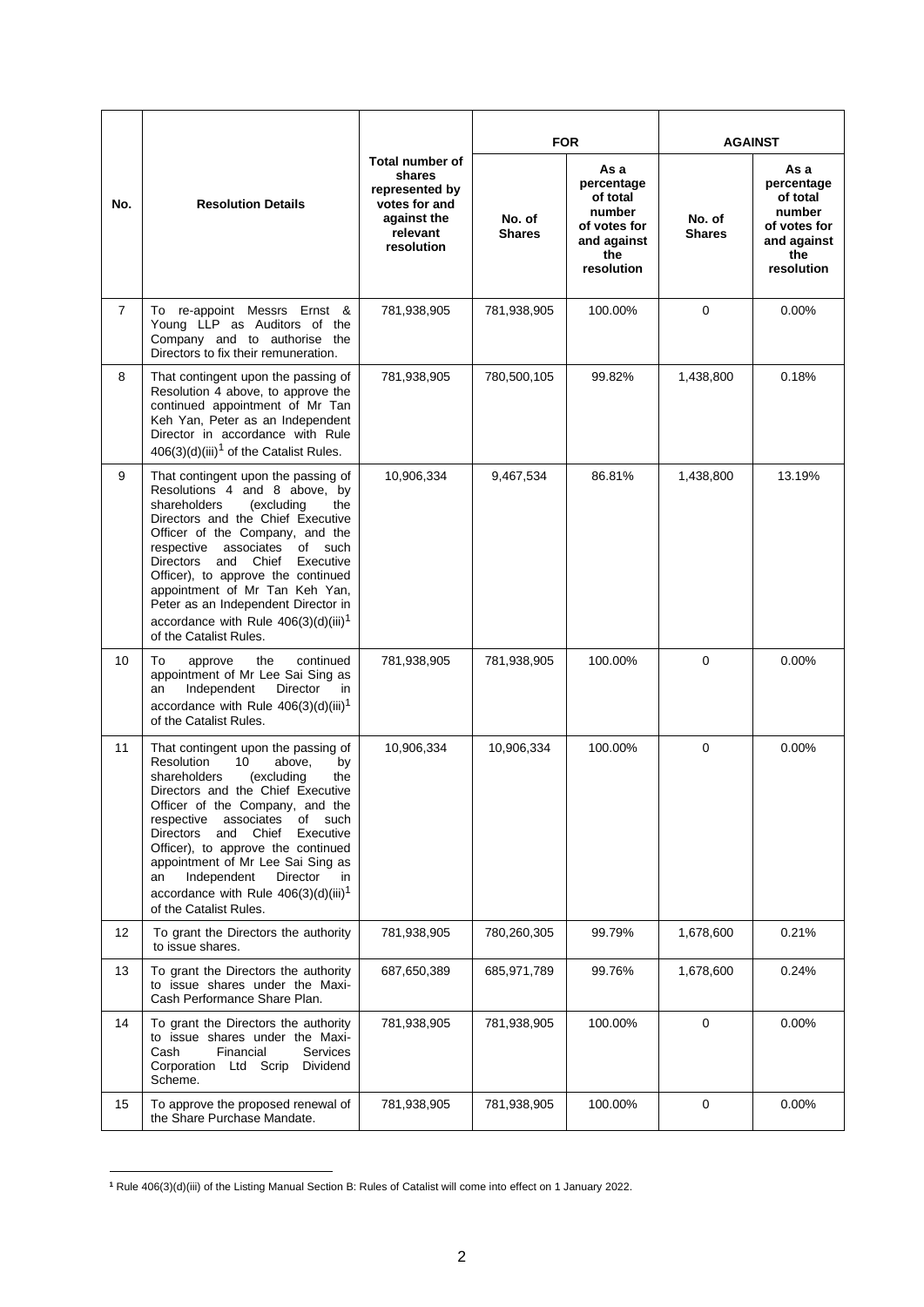Mr Tan Keh Yan, Peter, who was re-elected as a Director of the Company at the AGM and has submitted himself for a two-tier voting process in accordance to Rule 406(3)(d)(iii) of the Catalist Rules, remains as the Lead Independent Director on and from 1 January 2022 and shall continue to serve as the Chairman of the Audit Committee and a member of the Nominating Committee and Remuneration Committee. The Board considers Mr Tan Keh Yan, Peter to be independent for the purpose of Rule 704(7) of the Catalist Rules of the SGX-ST. This Resolution shall remain in force until the earlier of Mr Tan Keh Yan, Peter's retirement or resignation, or the conclusion of the third annual general meeting following the passing of this resolution.

Mr Tan Soo Kiang was re-elected as a Director of the Company at the AGM and he remains as the Independent Director and a member of the Audit Committee, Nominating Committee and Remuneration Committee. The Board considers Mr Tan Soo Kiang to be independent for the purpose of Rule 704(7) of the Catalist Rules of the SGX-ST.

Mr Lee Sai Sing, who has submitted himself for a two-tier voting process in accordance to Rule 406(3)(d)(iii) of the Catalist Rules, shall continue as an Independent Director of the Company on and from 1 January 2022 and continue to serve as the Chairman of the Remuneration Committee and a member of the Audit Committee and Nominating Committee. The Board considers Mr Lee Sai Sing to be independent for the purpose of Rule 704(7) of the Catalist Rules of the SGX-ST. This Resolution shall remain in force until the earlier of Mr Lee Sai Sing's retirement or resignation, or the conclusion of the third annual general meeting following the passing of this resolution.

## **(2) Details of parties who are required to abstain from voting on any resolution(s), including the number of shares held and the individual resolution(s) on which they are required to abstain from voting:**

| Resolution number and details                                                                                                                                                        | Name of parties                               | Number of shares |
|--------------------------------------------------------------------------------------------------------------------------------------------------------------------------------------|-----------------------------------------------|------------------|
| <b>Ordinary Resolution 3</b><br>Re-election of Mr Koh Wee Seng as a Director of the<br>Company                                                                                       | Koh Wee Seng                                  | 111,202,121      |
| <b>Ordinary Resolution 6</b><br>Re-election of Mr Ng Leok Cheng as a Director of the<br>Company                                                                                      | Ng Leok Cheng                                 | 1,883,985        |
| <b>Ordinary Resolution 9</b><br>Continued appointment of Mr Tan Keh Yan, Peter as an<br>Independent Director by shareholders (excluding the Directors                                | Koh Wee Seng                                  | 111,202,121      |
| and the Chief Executive Officer of the Company, and the<br>respective associates of such Directors and Chief Executive                                                               | Koh Lee Hwee                                  | 28,196,664       |
| Officer)                                                                                                                                                                             | Koh Lee Hwee's associate                      | 7,381,482        |
|                                                                                                                                                                                      | Ko Lee Meng                                   | 17,581,376       |
|                                                                                                                                                                                      | Ko Lee Meng's associate                       | 1,459,482        |
|                                                                                                                                                                                      | Ng Leok Cheng                                 | 1,883,985        |
|                                                                                                                                                                                      | MLHS Holding Pte. Ltd. <sup>(i)</sup>         | 573,516          |
|                                                                                                                                                                                      | Aspial Corporation Limited <sup>(i)(ii)</sup> | 669,696,669      |
| <b>Ordinary Resolution 11</b><br>Continued appointment of Mr Lee Sai Sing as an Independent                                                                                          | Koh Wee Seng                                  | 111,202,121      |
| Director by shareholders (excluding the Directors and the<br>Chief Executive Officer of the Company, and the respective<br>associates of such Directors and Chief Executive Officer) | Koh Lee Hwee                                  | 28,196,664       |
|                                                                                                                                                                                      | Koh Lee Hwee's associate                      | 7,381,482        |
|                                                                                                                                                                                      | Ko Lee Meng                                   | 17,581,376       |